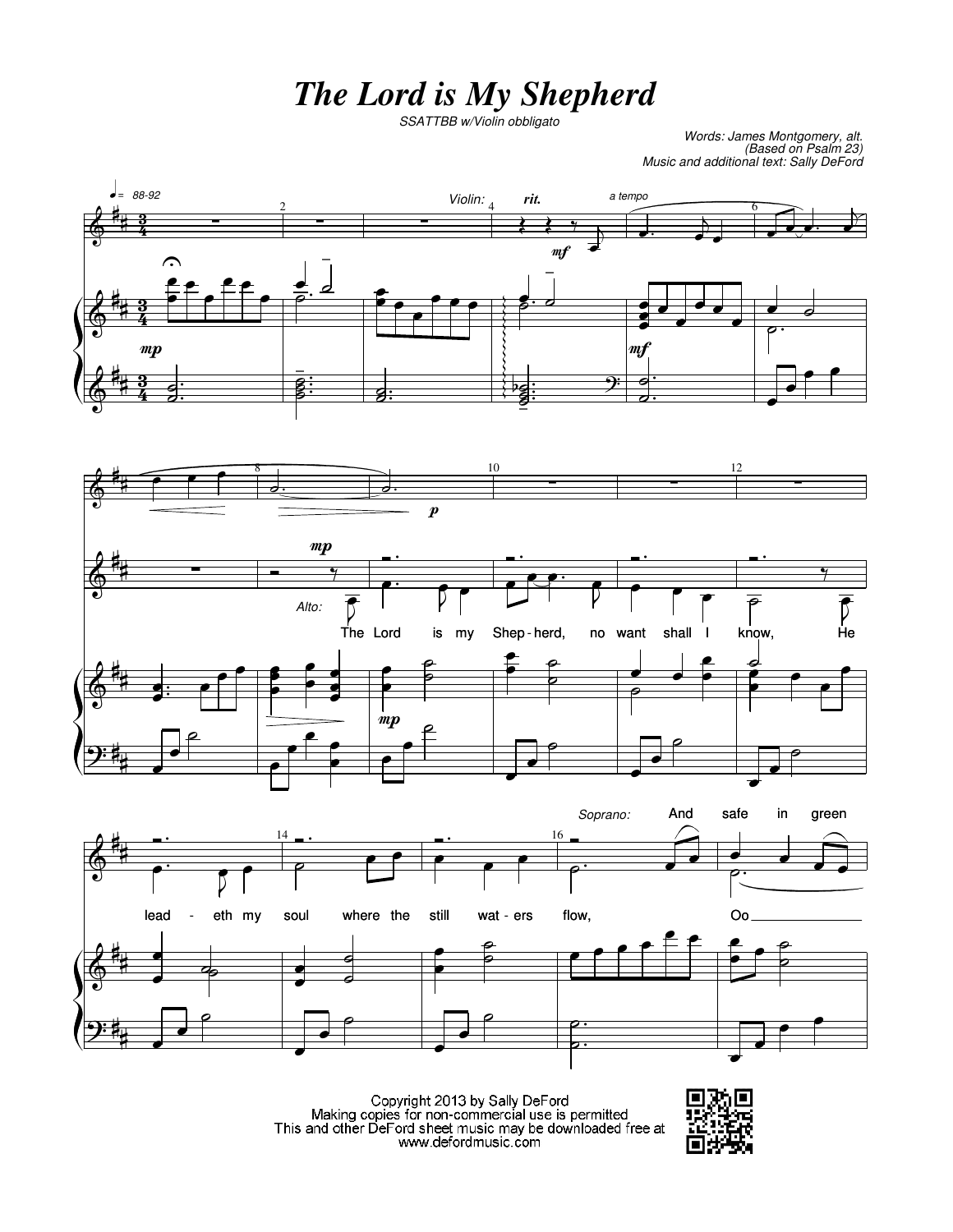





*The Lord is My Shepherd (SSATBB) - 2*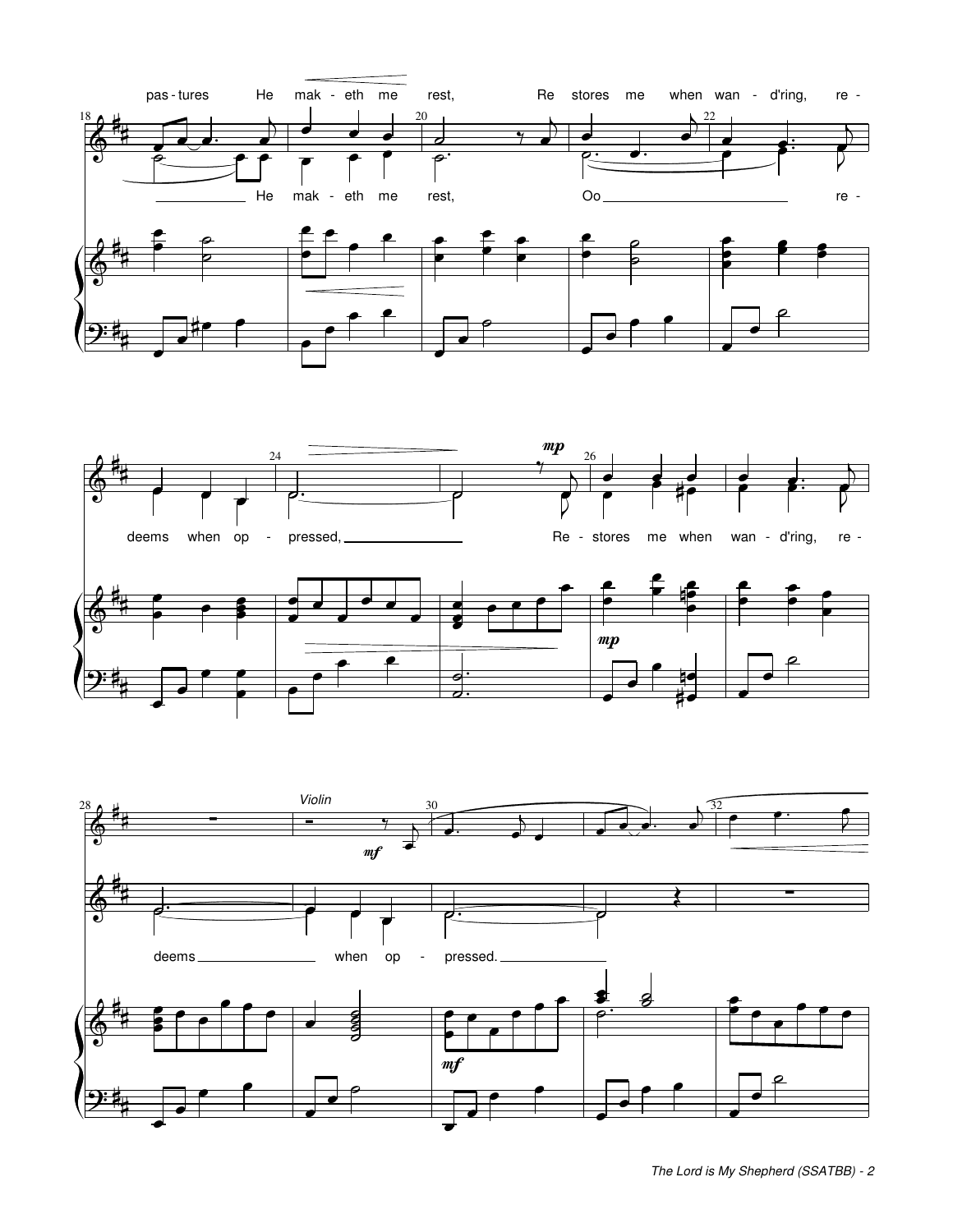



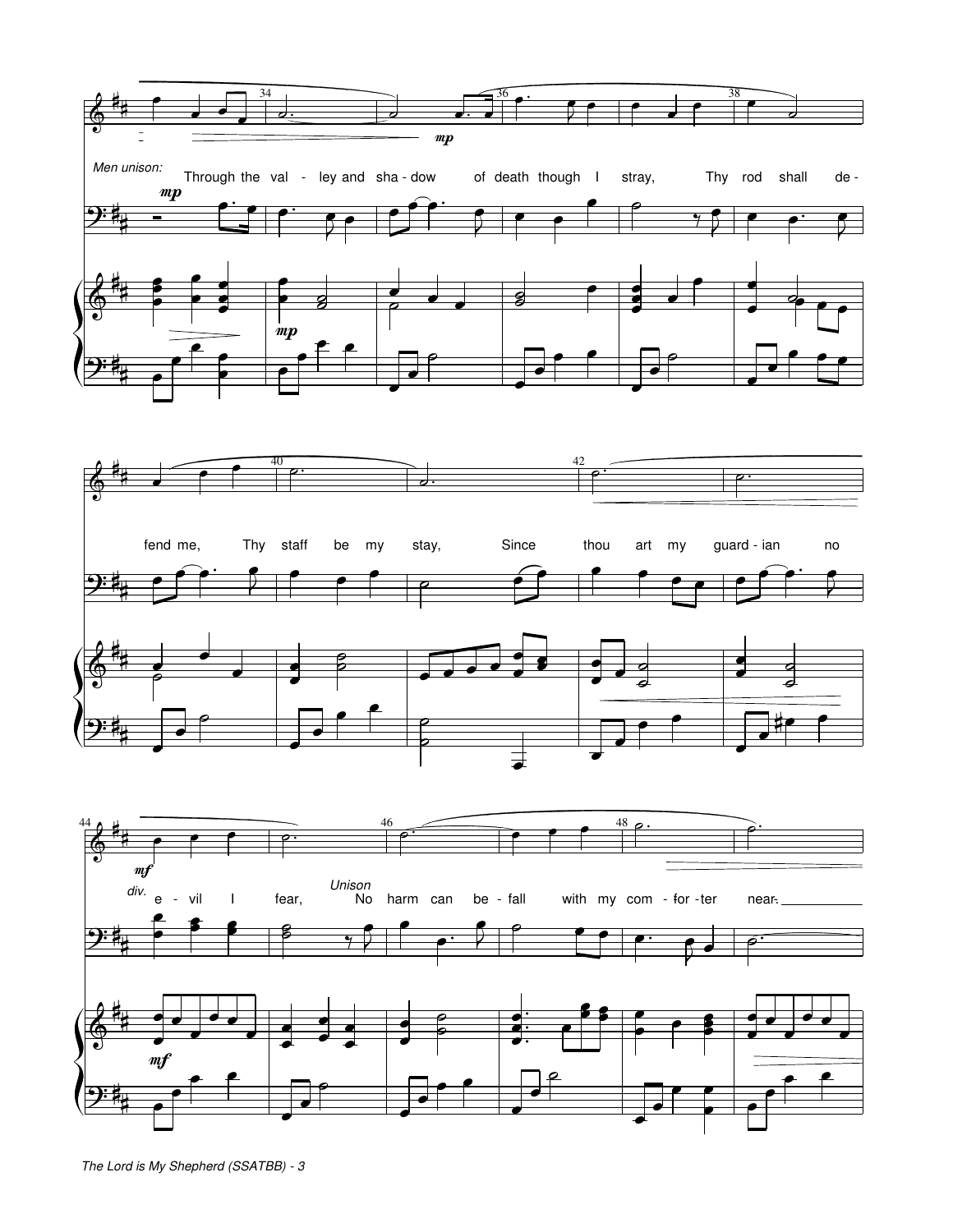





*The Lord is My Shepherd (SSATBB) - 4*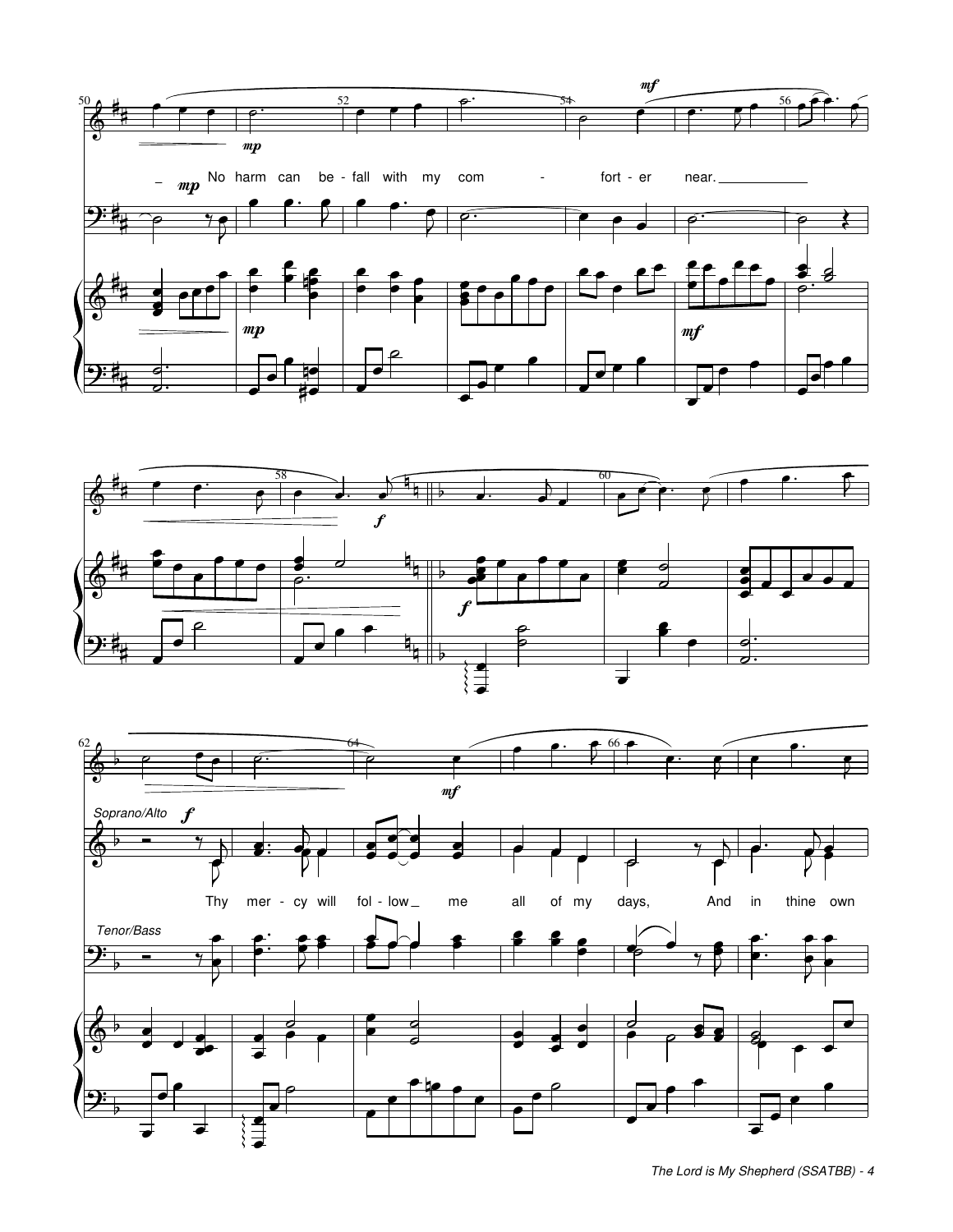